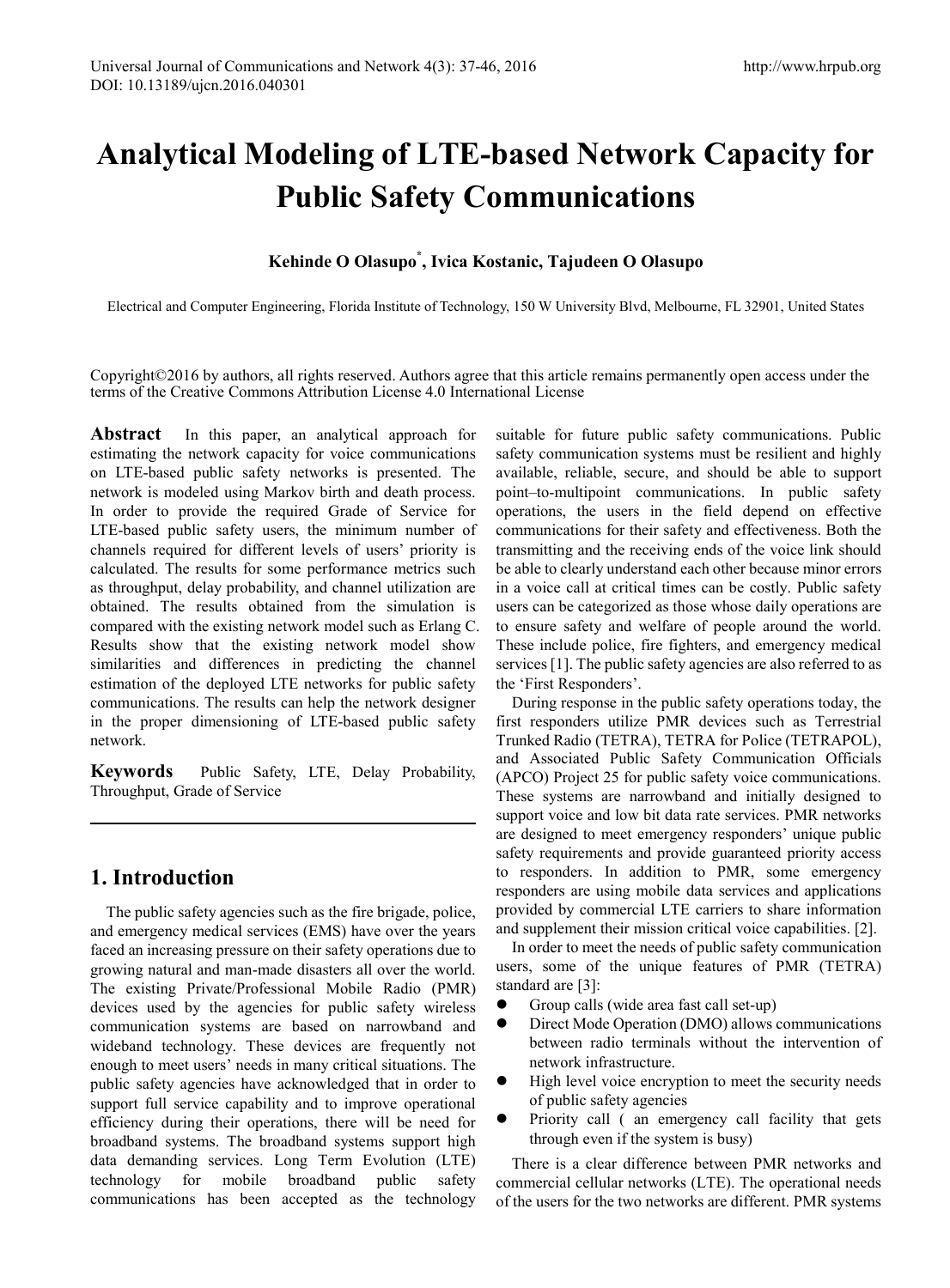make use of 'Push-to Talk' (PTT) radio systems. It also possess distinct security property such as end to end encryption, field control by a dispatcher, as well as trunking (switching) capability that make them different from cellular systems [4]. Also, there are some important TETRA requirements such as DMO, group calls, priority calls etc. that cannot be provided by the commercial mobile cellular networks. TETRA networks are designed to support data rates comparable to the second generation (2G) commercial cellular networks such as Global System for Mobile Communication (GSM) and General Packet Radio Service (GPRS). When disasters and emergencies occur, response organizations and government public safety agencies need prompt broadband communications support to deliver real-time updates of events, start relief operations, and provide continuing assistance in the affected regions. The introduction of data services in supplement to voice by the public safety agencies place is higher demand on the network from the capacity stand point. Hence, there is a need for broadband systems that support high data demanding services. There are various suggested options to handle increase in the traffic volume. Presently, Long Term Evolution (LTE) and LTE-Advanced; a generation of the mobile broadband technology after 3G technologies with much higher data rates of 100 Mbit/s (Release 8 and 9) and 1Gbits/s (Releases 10 - 13) standards for mobile broadband is being recognized as the technology of choice for the future PPDR communications [5]. Also, technical work is currently being carried out within the 3rd Generation Partnership Project (3GPP) - the organization in charge of LTE standardization – to further improve the capabilities and features of LTE standard which will make it suitable for the requirements of PPDR and other professional users [6]

LTE, a standard for mobile phones and data terminals is based on the GSM and Universal Mobile Telecommunications Systems (UMTS) network technologies. It is an Internet Protocol (IP) - based systems designed to cope with the challenges of the growing broadband mobile market. LTE is continuously evolving to meet the needs of industry demands through 3GPP standardization activities. This permits the public safety communication personnel to take the advantage of LTE as mobile broadband networks for real – time data sharing, high quality video streaming, and quick response during emergencies and day-to-day activities. Hence, the situation awareness will be improved and safety of first responders will be better. Also, LTE- based public safety networks will allow use of many multimedia services such as text, voice, video, file/picture sharing etc. with quality, resilience and reliability [7].

Presently, there is limited research on traffic modeling for accurate capacity planning for LTE-based public safety networks either by simulation or measurement. This research thereby aims to develop an analytical traffic model for an optimal voice and data communications on LTE-based public safety networks. This will be in terms of number of channels, delay probability, overhead, and number of users

in the network whereby guaranteeing the service level requirement (SLR) for the network.

This study does not consider the impact of higher layer (such as Network or Transport) on network capacity or QoS. It focuses on the radio interface. This is the PHY/MAC layer where the amount of information (throughput  $=$  voice  $+$ data) from first responders that can access the communication channel per time without bringing down the network. It is a point to point communication consideration from the responder hand device to the nearest LTE-based public safety communication station.

The next section explains the related work and the theory behind the wireless broadband mobile technology. In section III, the options for deployment of mobile broadband for public safety are presented. Traffic modeling and network deployment optimization process are shown. Section IV explains the result. Finally, section V includes some conclusions.

# **2. Related Work and Background**

### **2.1. Literature Review**

There is no sufficient work in term of simulation or practical demonstration of deployment of LTE- based public safety network in literature. There are couple of white papers and technical reports that present various deployment options [8]. The process of deploying mobile broadband for public safety started in USA. The National Public Safety Telecommunications Council (NPSTC) and other organizations acknowledge the need for next generation public safety networks with broadband capabilities. LTE was chosen in 2009 for these public safety networks. The US government assigned band 14 at 700 MHz of the spectrum to public safety communications. In 2012, the spectrum band is extended from 758–768 MHz and 788–798 MHz for LTE based public safety networks and all the responsibilities assigned to the First Responders Network Authority (FirstNet) for effective coordination [9, 10]. Currently, many other government organizations are proceeding to make use of LTE networks for public safety communications and services.

There have been many reports on the possibility of deployment of LTE networks for public safety. In [8], the white paper presents four options for the implementation of public safety mobile broadband capability. Also, it considers how the combinations of these options may provide a comprehensive capability. The options include: taking service from an existing commercial mobile network operator (MNO), operating as a mobile virtual network operator, taking service from a commercially owned dedicated network, and building, own and operate a dedicated network. The white paper also suggests the combination of these options. In the same vein, various options for delivering new generation of public safety devices [11, 12, 13, 14] are discussed. One option is to make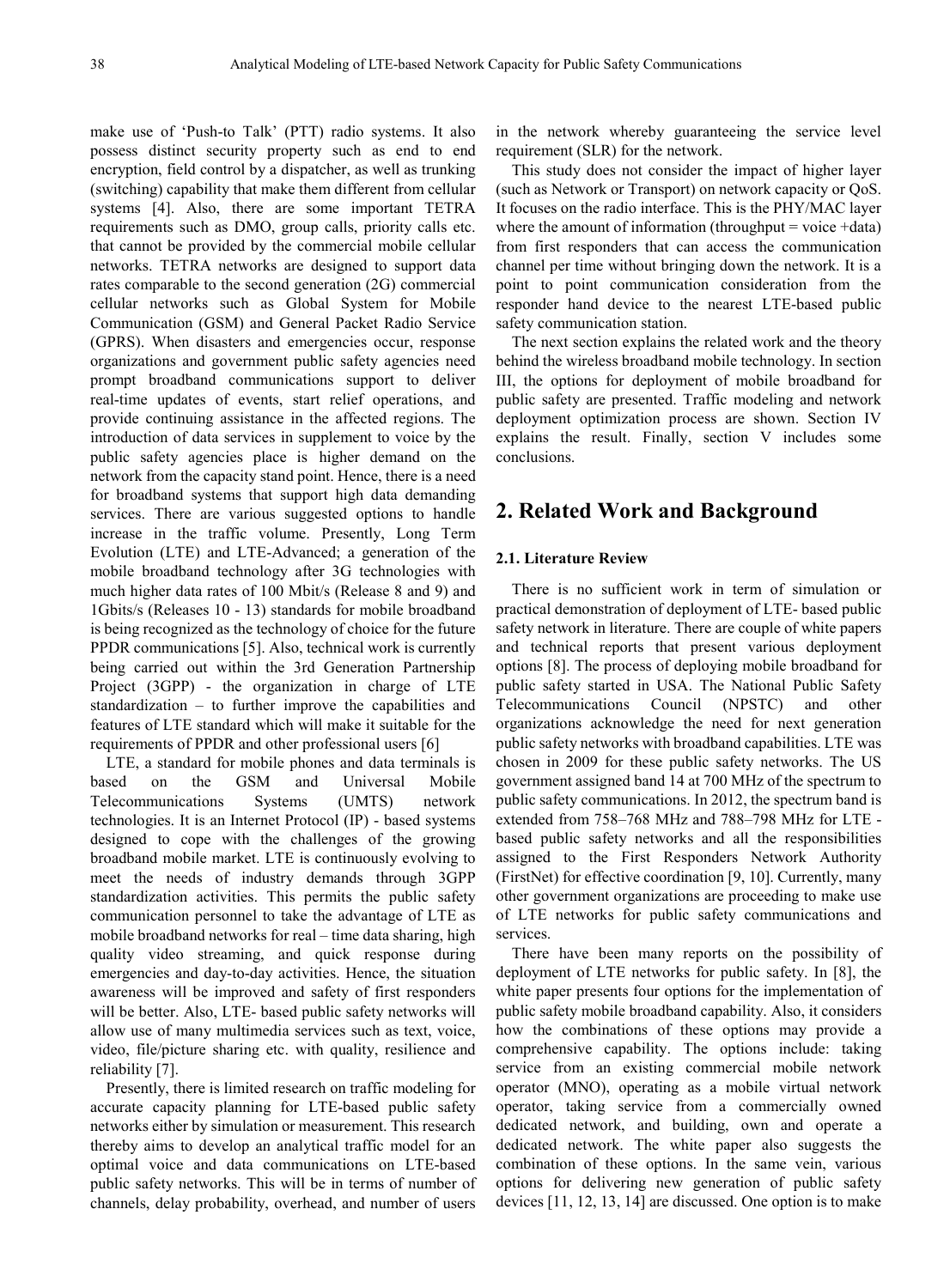use of upgraded commercial networks-LTE. The network deployment would be modified to meet the specific operational requirements of the public safety sector. Another option is to build a new generation of dedicated mobile broadband networks which would be used exclusively for public safety.

There are several studies on the traffic analysis to determine the performance metrics of trunked dispatch PMR systems. Hoang et al. [15, 16] present a system that models a central queue preceded by a group of queues. A decomposition method is used to solve the problems of both system and group delay. Likewise, Cackov et al. [17, 18] carry out extensive studies on the pattern and nature of traffic. They perform simulations and conclude that inter-arrival call is best modeled by an exponential distribution and call duration by a lognormal distribution. The technical case study in [19] discusses a simulation model on a multi-server queue with "First  $-In - First - Out$ " (FIFO) arrangement. The simulation is done with two scenarios: one is to model call inter-arrival with a gamma distribution and call duration by a lognormal distribution; and the second scenario models empirical data with an exponential distribution. They discover that both scenarios are almost the same in performance and close to the practical performance observed on the system. Finally, they use exponential distribution for both call inter arrivals and call duration, and use Erlang C for performance analysis of the central queue.

There are insufficient studies in the area of traffic modeling of PMR systems over LTE networks. Lin et al. [20] propose a model of Push-to-Talk over LTE system architecture. They use extended Erlang B formula to analyze the blocking probability of calls. They do not consider what traffic analysis would be when the calls are put in a queue instead of being blocked, only for the users to try again after each call failure.

Ali et al. [21] investigate the Session Initiation Protocol (SIP) signaling performance over LTE- based mission-critical communications and services. They define the performance metrics for overall system using discrete event simulator. However, there is no traffic modeling done for the estimation of calls delay. Though, the estimation of network performances of TETRA-based public safety network is done in [22] by simulating the traffic using a computer tool; there is still need for further research in estimating the traffic of LTE-based public safety networks. With insufficient research in this area, there is need for further research in estimating the traffic of LTE-based network for public safety.

### **2.2. LTE for Public Safety Communications**

LTE, a technology after 3G was developed by 3GPP to keep mobile communication systems competitive for longer years in to the future with high data rates and low latencies that users would require. One of the important factors that make LTE to be desired for mission critical communications is the economies of scale when compared with existing

PMRs like TETRA. There will be reduction in both the Capital Expenditure (CAPEX) – infrastructure costs and the Operational Expenditure (OPEX) – operational costs. In addition to this, LTE has the ability to provide efficient high speed, low latency, low set- up time, and high- security data connectivity. All these factors are needed to establish public safety multimedia communications. Another factor in adopting LTE is the availability of radio equipment for different deployment scenarios. LTE base stations are available to cover different cell sizes such as macro, micro, pico and femto. With diverse cell size, public safety networks can be easily set up in the rural areas where there is no coverage of a macro cellular network.

LTE will continue to evolve further in both capabilities and performance. The further improvements are described in Releases by 3GPP, with new features for reliability resilience, scalability and management. LTE-Advanced is included in Releases 10 and 11 with speeds of 1Gbit/s. Additional enhancements are described in releases 12-14, all paving the way for 5G that would give a higher data throughput. Some basic 3GPP features for public safety have been incorporated in Releases 8 -11 of LTE standards; such as prioritization and emergency calls. New solutions for public safety are included in Releases 12 which include proximity services (Device-to-Device, or D2D) which facilitate the discovery and communications between nearby radio users without the network infrastructure. Also, group communication that allows one-to-many voice calls as well as dispatcher communications is made available in Release 12 [23, 24]. Presently, Enhanced proximity services and Mission critical push-to-talk is available in Release 13 [25].

The evolution stages in the existing PMR-TETRA and the commercial cellular networks (CCN) are illustrated in Fig 1. The figure also indicates an increasing data rate for each stage of evolution. Both 3.9 G and 4G stand for 'Broadband' as the overall name in the wireless communications systems.

| 3GPP<br><b>CCN</b>  |        |  | 2G 2.5G 2.75G 3G |  | 3.8G                                           | 3.9G                       | 4G |
|---------------------|--------|--|------------------|--|------------------------------------------------|----------------------------|----|
|                     |        |  |                  |  | GSM GPRS EDGE UMTS HSPA <sup>+</sup> LTE LTE-A |                            |    |
| ETSI                | TETRA1 |  | TETR A 2         |  |                                                | TETRA3                     |    |
| TETRA V+D. DMO TEDS | 1kbps  |  | Data Rate        |  |                                                | <b>TETRA-LTE</b><br>1 Gbps |    |

**Figure 1.** Evolution in TETRA and Commercial Cellular Networks (CCN)

# **3. Proposed Deployment Options**

#### **3.1. Deployment and System Setup**

Public Safety networks have been designed as standalone networks that are usually deployed by the government to assure privacy and security of the networks. Deployment of networks in this way is often costly as high quality, high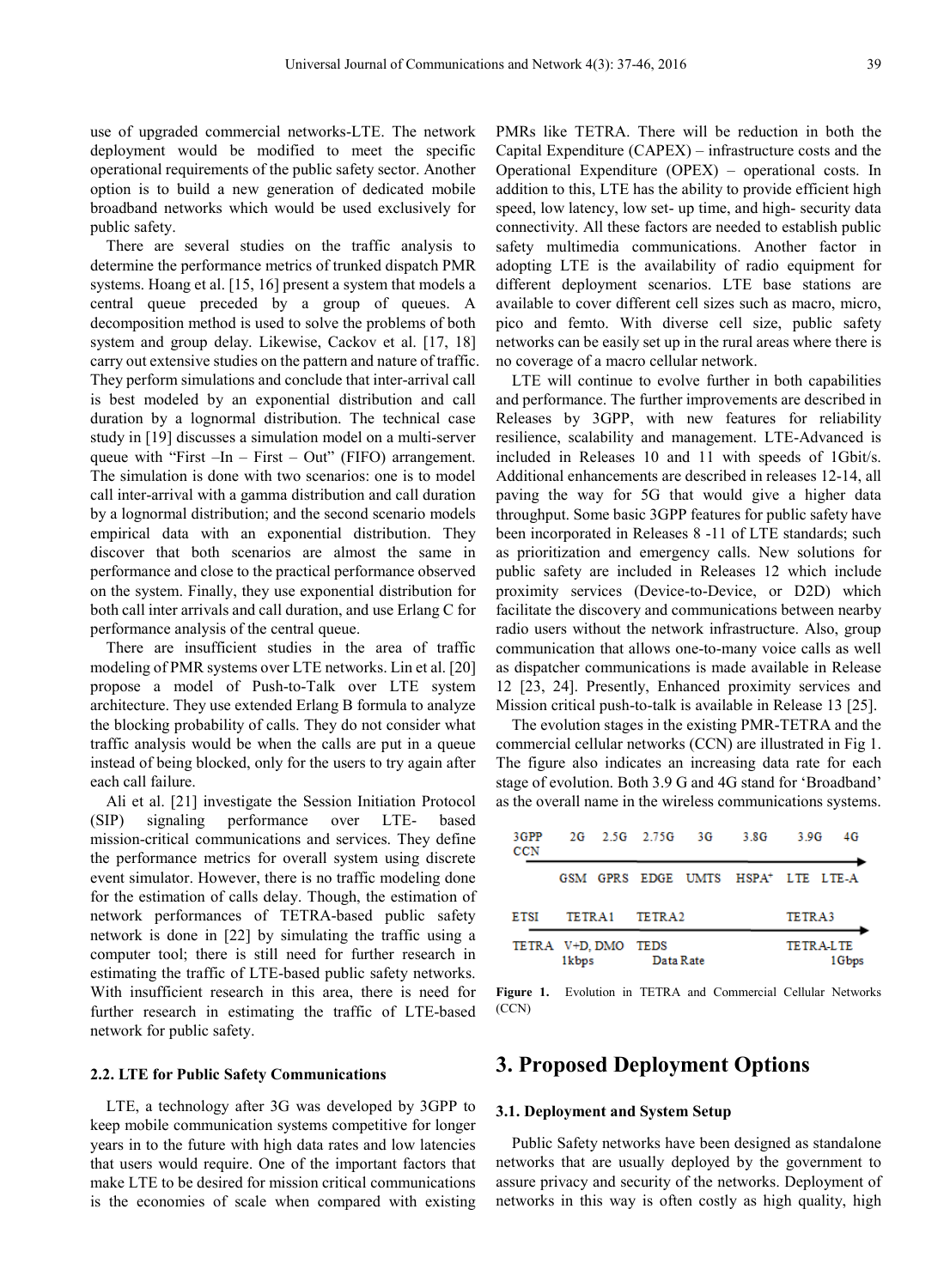reliability and security are required. One deployment option for LTE for public safety is for the government to build, own and operate dedicated network - a standalone private LTE for public safety. Consequently, the government has the full control of the network [8, 14].

Second option is the development of Random Access Network (RAN) sharing mechanisms for public safety. If there is an agreement between the existing public safety network operators and commercial mobile operators to share radio base stations and also the sites where the base stations are physically deployed, the public safety agencies could benefit from the coverage and capacity of LTE networks  $[14]$ .

Another deployment scenario is integrating public safety network over mobile broadband. The easiest and probably the cheapest option is the public safety network taking service from an existing commercial MNO [8]. The deployment option of integrating public safety over mobile broadband is shown in Fig. 2. This deployment option is assumed in the proposed analytical simulation. The Application Server (AS) of the existing public safety network is connected to the Packet data network gateway (PGW) of LTE. Currently, LTE networks already exist in many countries and public safety users can make use of this opportunity. The option can also be a cost effective solution in the sense that there will be low CAPEX on infrastructure. Also, operational expenditures will be low since the network would be supporting commercial users as well as public safety users.



**Figure 2**. Deployment of Public safety over mobile broadband

#### **3.2. Traffic Modeling and Network Deployment Process**

### 3.2.1. Traffic Modeling

Traffic can be seen as the driving force behind all telecommunications activities. The probability models for the traffic flow are necessary for predicting the system performance metrics to an acceptable degree of accuracy. Also, traffic modeling is needed to determine the operational status of the networks, evaluate their performance, and to easily detect possible network congestion.

Therefore, the basic aim of traffic modeling of public safety communications over LTE networks is the prediction of network performance. Using the queuing theory model, voice traffic randomly arrives at the channel with service requirements which may be random in duration. The theory

tries to find probabilistic descriptions of such quantities as the sizes of queue, the delay experienced by an arrival, and the availability of a channel. The queue follows Markov birth-death model and a FIFO discipline. The queue system considered is a multi-server with  $N_k$ , the number of channels, mean rate of call arrival,  $\lambda$ , and the mean call duration  $\frac{1}{\mu}$ . Performance metrics are based on the statistics obtained for the central queue. These include delay probability (i.e. probability of waiting in the queue for channel access),  $P<sub>d</sub>$ , and average waiting time (or queuing delay) for those calls

that have to wait in the central queue,  $T<sub>d</sub>$ . These performance metrics are used to define the Grade of Service (GoS) for

### 3.2.2. Modeling Traffic Volume

LTE-based public safety networks.

The process of modeling involves voice traffic arriving a server or channel. Probability theory is used to determine the channel needed and the associated delay time. Call or traffic categories can be mobile to mobile (M-M), mobile to external fixed terminals (M-F), and others.

For a single cell site consideration, the probability that the call traffic will be delayed more than a particular time  $t$  is

$$
P d_{N_{k}(>t)} = P d_{N_{k}(>0)} \times e^{-\frac{(N_k - N_c)\times t}{T_h}}.
$$
 (1)

where  $Pd_{N_{k}(>0)}$  is the probability that a call will be delayed,  $N_k$  is the number of trunks available for offered traffic,  $N_c$ is the volume of traffic in Erlang,  $T_h$  is the call duration or holding time in (s).

Assume  $Pd_{N_k(z_t)}$  is similar for k sites, then,  $Pd_{N_{k}(>t) total}$ , the probability that all k sites are involved in call after a certain waiting time is [4]

$$
Pd_{N_{k}(>t)total} = 1 - \left(1 - Pd_{N_{k}(>t)}\right)^{k} \tag{2}
$$

where  $k$  is the total numbers of cell sites involved in the call. During major incidence and accidents, the public safety agencies are always in a location which can be served by one or two cell sites. Therefore, (1) will be used in the traffic modeling simulations.

Similarly, the total traffic offered will be:

$$
N_c = u \times \lambda \times T_h \times m \,. \tag{3}
$$

where  $u$  is the total numbers of users per cell site involved in the call.  $\lambda$  is the busy hour call attempts per subscriber in (call/s),  $m$  is of cells involved in the group call.

#### 3.2.3. Modeling Number of Traffic Channels

The traffic modeling process assumes infinites population source where the ratio of user to available channel is 20:1. The incoming call arrival rate follows Poisson distribution. It also assumes that the system is in equilibrium with equal traffic density per source. The incoming traffic has exponentially calls holding time. Blocked requests are delayed or queued, and calls are served in order of arrival with exception of pre-emptive priority calls and other priority call levels. Call arrival follows M/M/C queueing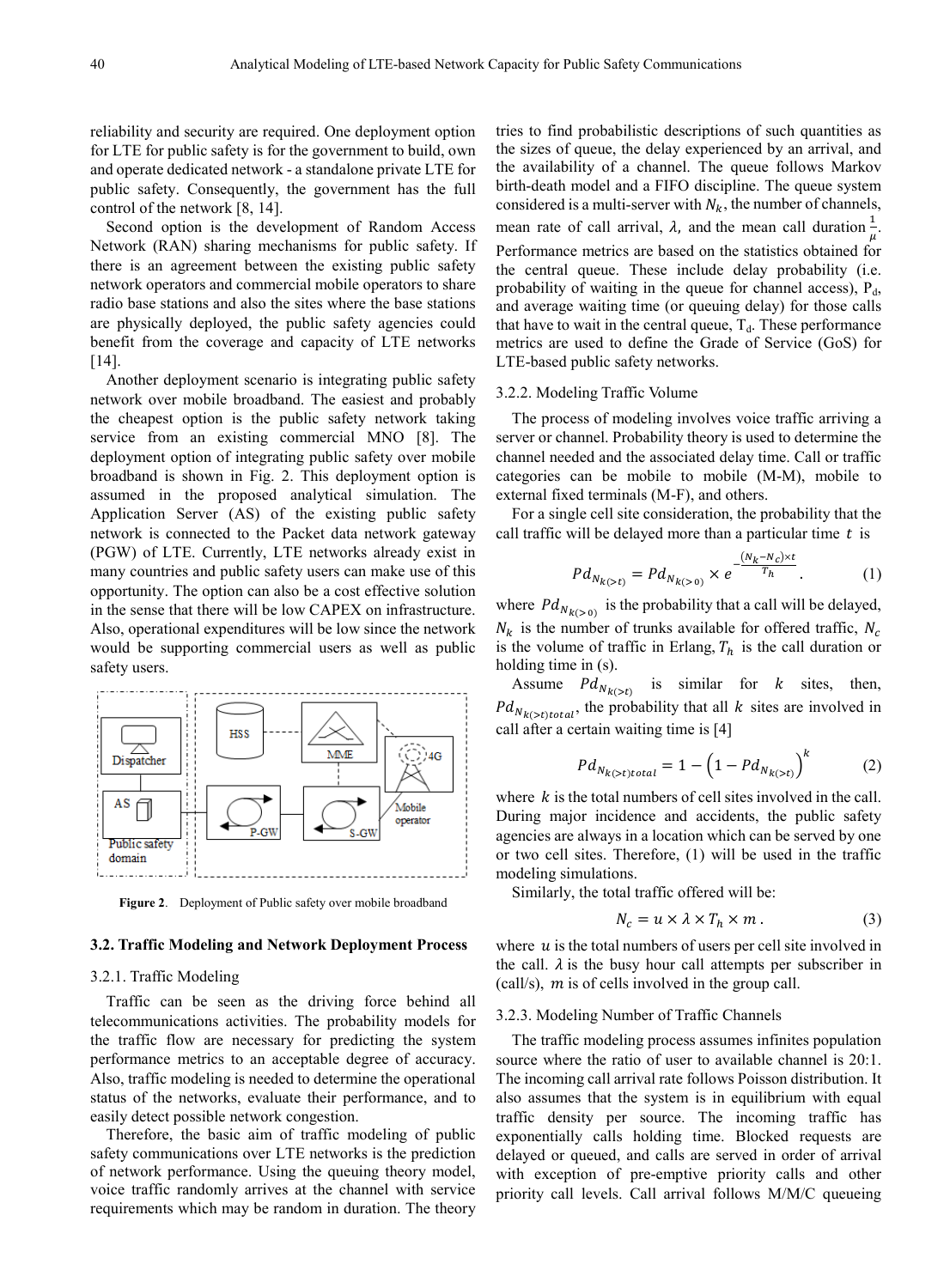system as shown in Figs.3. M/M/C denotes a system with Poisson call arrivals, exponentially distributed service times and C identical servers/channels in parallel. The system does not reject any call request. Markov process of Birth- death rate is used to model delay probability for when the system is in equilibrium as seen in Fig. 4.The simulated data from scenario 8 of ETSI technical paper [26] is used in the analysis of traffic modeling for LTE-based public safety network.



**Figure 3.** M/M/C queueing system



**Figure 4.** Markov process of birth- death rate

Using the Markov process of birth- death rate model, from Figs. 3 and 4, traffic flow rate in to state  $N_k$  is equal to traffic flow rate out of state  $N_k$  for equilibrium state. The probability  $P_{N_k}$  is the probability of being in the state  $N_k$ .

For idle trunk state or state 0,

$$
\mu_1 P_1 = \lambda_0 P_0 \tag{4}
$$

For one trunk available or state 1,

$$
\lambda_0 P_0 + \mu_2 P_2 = (\lambda_1 + \mu_1) P_1 \tag{5}
$$

For  $N_k$  numbers of trunk available or state  $N_k$ ,

$$
\lambda_{N_k - 1} P_{N_k - 1} + \mu_{N_k + 1} P_{N_k + 1} = (\lambda_{N_k} + \mu_{N_k}) P_1 \tag{6}
$$

Accordingly, the sum of all probability of possible system population add to 100 % that is

$$
\sum_{N_k=0}^{\infty} P_{N_k} = 1 \tag{7}
$$

Similarly, the probability that an incoming request find at least one trunk is

$$
P_{N_{k}(>0)} = \sum_{N_k=0}^{N_k-1} P_{N_k}
$$
 (8)

Also for the probability of delay  $Pd_{N_{k}(> 0)}$  will be:

$$
P d_{N_{k(\geq 0)}} = 1 - \sum_{N_k=0}^{N_k-1} P_{N_k}
$$
 (9)

If  $Pd_{N_{k}(>0)}$  is known or given as part of Service Level Agreement (SLA), therefore the probability that call will be answered or served less than a particular time  $t$ , and a call holding time in (s), will be

$$
P d_{N_{k(0)}} e^{-\frac{(N_k - N_c)x}{T_h}}
$$
(10)

Or for an exceeding time,

$$
P d_{N_{k}(>t)} = P d_{N_{k}(>0)} e^{-\frac{(N_k - N_c) \times t}{T_h}}
$$
(11)

Furthermore, the SLA for PMR-TETRA to meet its design is that probability of call delay exceeding, a time of 5*s* is 5% [27] that is,  $Pd_{N_{k}(>5)} = 5 \%$ .

Substituting  $Pd_{N_{k}(>5)} = 5 \%$  into (9), it becomes,

$$
\frac{5}{100} = P d_{N_{k(>0)}} e^{-\frac{(N_k - N_c) \times 5}{T_h}}
$$
(12)

Apply law of natural logarithm to (12) and simplify, that is,

$$
given x = e^{-y}, then y = -\ln(x) \tag{13}
$$

Equation (12) becomes:

$$
N_k = N_c - \left[\frac{r_h}{5} \times \ln\left(\frac{0.05}{P d_{N_{k(s_0)}}}\right)\right]
$$
 (14)

where  $N_k$  is the trunk available for the offered traffic,  $N_c$ 

For a given  $Pd_{N_{k}(>0)}$  such as 1 % or 10 %, and total offered call traffic at a particular call holding time, the required traffic channel for the service can be obtained using (14).

Similarly, the delay,  $T_d$  for traffic will be:

$$
T_d = \frac{P d_{N_k(s_0)} \times T_h}{N_k(1 - \rho_{N_k})}
$$
(15)

where  $\rho_{N_k} = \frac{N_c}{N_k}$  is the trunk or channel utilization

# 3.2.4. Modeling Broadband Capacity for Public Safety Service (PSS) Traffic Volume and Real Time Operation using LTE Service

Considering the option 3 deployment strategy discussed in section 3.1, the bandwidth capacity per cell site will be given as (Fig. 2) [4]:

$$
B = C \times B_w \times R \tag{16}
$$

where C is the carrier capacity per cell site,  $B_w$  is trunk bandwidth, and  $R$  is the reuse factor.

Therefore, from Fig.5, the bandwidth capacity for TETRA and LTE respectively will be:

$$
B_1 = C_1 \times B_{w1} \times R_1 \tag{17}
$$

$$
B_2 = C_2 \times B_{w2} \times R_2 \tag{18}
$$

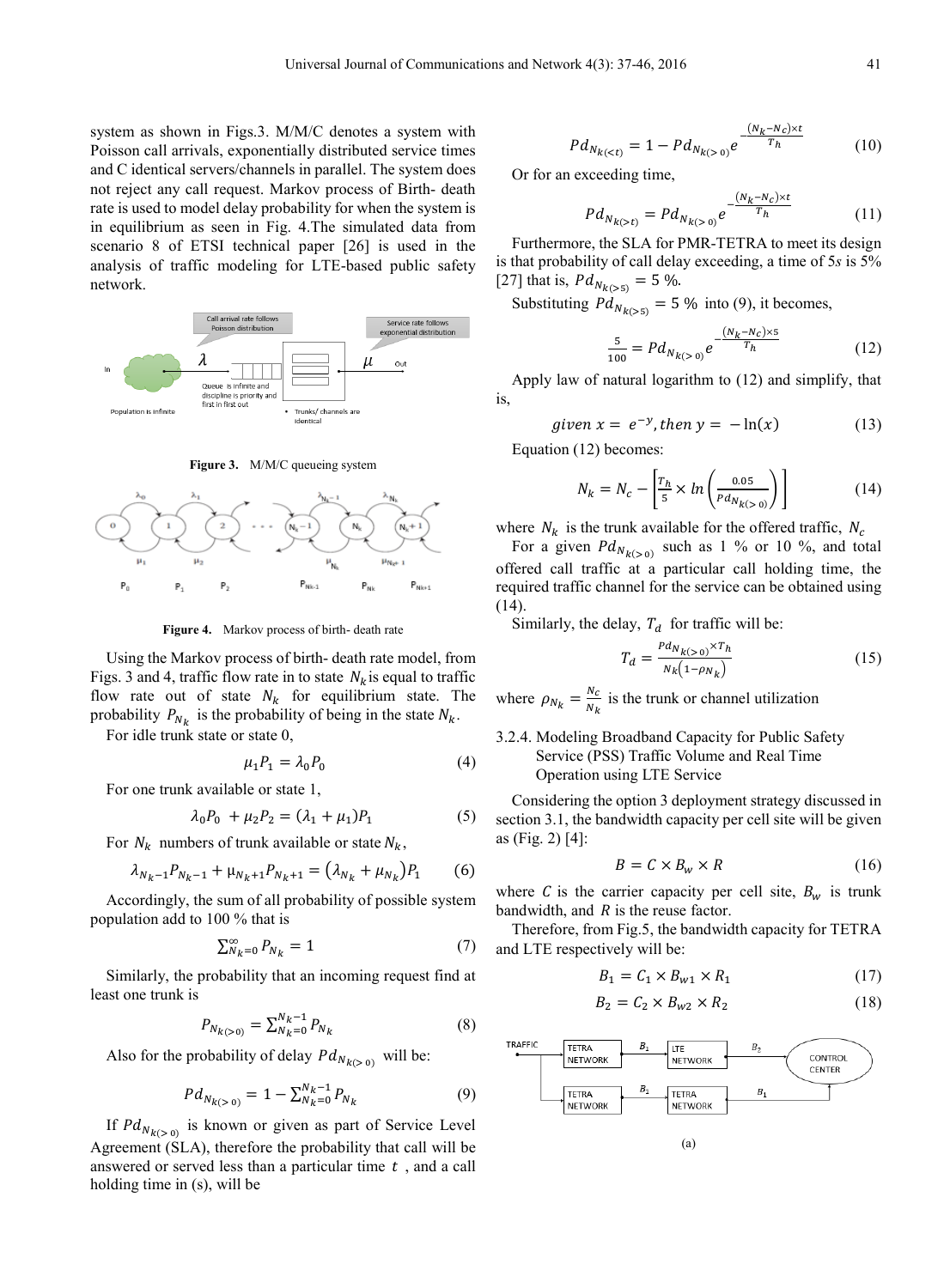

**Figure 5.** (a) Bandwidth capacity deployment plan for TETRA and LTE (b) Queue system for bandwidth capacity in LTE- based public safety network

The proposed LTE trunk bandwidth is 10 MHz and the existing value for PMR-TETRA is 25 KHz, the reuse factor for LTE is higher than that of TETRA, [4], [5], [27], assuming it is double, and  $C_1 = C_2$ , and divide (18) by (17), therefore,

$$
\gamma = \frac{B_2}{B_1} = \frac{C_1 \times 10 \times 10^6 \times 2R_1}{C_1 \times 25 \times 10^3 \times R_1} = 800\tag{19}
$$

where  $\gamma$  is a bandwidth constant.

Similarly the service throughput  $T_n$  (in  $s^{-1}$ ) can be given as

$$
T_p = \mu - \lambda \tag{20}
$$

Provided other factors remain constant, (16) becomes

$$
C_p = \gamma T_p \tag{21}
$$

where  $C_p$  is the traffic capacity or broadband service

Presently, Commercial LTE is capable of 100 Mbps in the downlink and 50 Mbps in the uplink and most of our videos are downloads. But, the case is different for LTE - based Public Safety Communication (PSC) network, the uplink (as shown in Figure 6) is of paramount importance because the first responders transmit high information on upload link than the download. The uplink uses single carrier frequency division multiple access (SC-FDMA).



**Figure 6.** LTE- based Public safety communications (LTE- based PSC) radio air interface.

There are three physical layer channels defined for the uplink in LTE. These are Physical Uplink Shared Channel (PUSCH), Physical Uplink Control Channel (PUCCH), and Physical Random Access Channel (PRACH). PUSCH carries user data and PUCCH is used for Control signaling. PUCCH comprises the uplink data transmitted independently of traffic data. The PRACH carries the random access preamble that UE sends to access the network in non-synchronized mode. It is used to allow the UE to synchronize timing with the eNodeB. It consists of six Resource Block [28].

Consequently, to calculate the estimate throughput of the proposed LTE based Public safety communications,

Firstly, the study determines the number of Resource Elements  $(RE)$  per 1msec subframe given as:

$$
RE = Subcarriers \times SC - FDMA symbol \times
$$

 $\times$  *Resource block*  $\times$  *Slots* (22)

Then, the data rate (DR) when assuming 64QAM with Single Input Single Output (SISO) antenna configuration and no coding is:

 $DR = Number of bits per 64QAM symbol \times RE$  (23)

The overhead related to PUCCH, PRACH, pilot, random access, control plane, guard band overhead and other channels is approximately 71.55%, [6]. Therefore, the peak data rate or throughput is  $71.55\%$  of DR.

# **4. Simulation Analysis**

### **4.1. Analysis to Test Proposed Traffic Simulation Modeling**

### 4.1.1. Traffic Volume and Required Trunks

The simulated data from scenario 8 of ETSI technical paper [26] is used in the analysis of traffic modeling for LTE-based public safety network. The mobile to mobile (M-M) call rate for the simulation in Fig. 5a is given as 0.324 call/hour and the call holding time is 20s. Using (3), the traffic volumes for different user are given in Table 1. This study uses different priority levels with the associated probability of delay or Grade of Service (GoS) as shown in Table 2 to test the performance of the simulation model.

Similarly, using (14), numbers of trunks that will be required for LTE-based public safety network to be able to carry traffic volumes in Table 1 and delay requirements in Table 2 are obtained as shown in Table 3. The plot of number of trunks obtained versus offered traffic at different grade of service is shown in Fig. 7. The plots show that higher number of trunks need to be available as traffic volume increases and at least for 99 % of the time at least a trunk must be available for preemptive calls.

**Table 1**. Traffic Volumes for different Public Safety Network users

| No of users | Traffic volume (Erlang) |  |  |  |
|-------------|-------------------------|--|--|--|
| 100         | 0.180                   |  |  |  |
| 250         | 0.450                   |  |  |  |
| 300         | 0.540                   |  |  |  |
| 500         | 0.900                   |  |  |  |
| 750         | 1.350                   |  |  |  |
| 1000        | 1.800                   |  |  |  |

**Table 2**. Different Priority levels and the associated Grade of Service (GoS)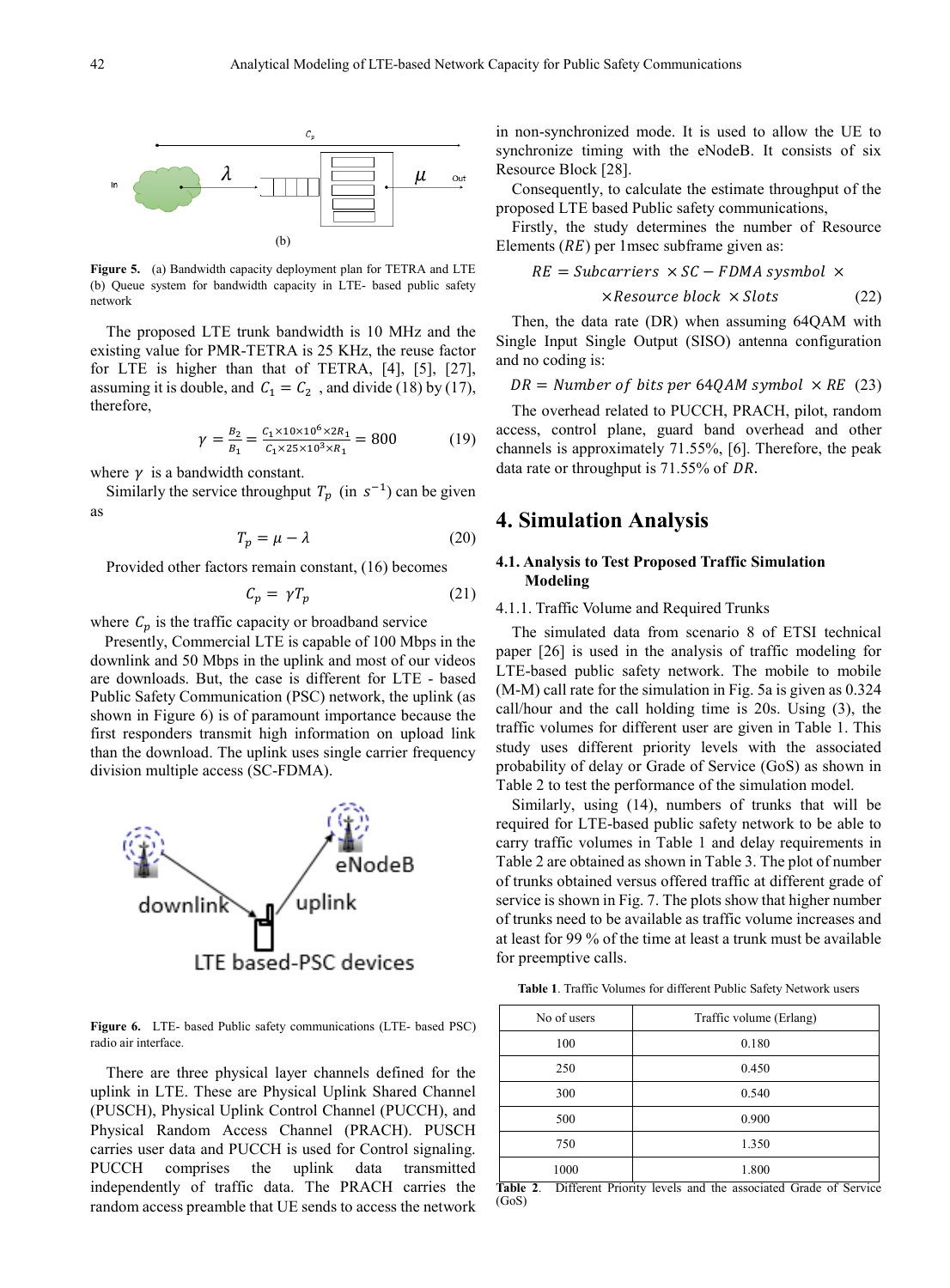| Priority delay requirements | GoS Value $(\%)$ |  |  |
|-----------------------------|------------------|--|--|
| Pre-emptive priority        |                  |  |  |
| Priority #1                 | 10               |  |  |
| Priority #2                 | 25               |  |  |
| Priority #3                 | 50               |  |  |
| Priority #4                 | 71               |  |  |
| Priority #5                 | 89               |  |  |

**Table 3**. Simulated Number of Traffic Trunks for LTE-based Public Safety Network for given SLA

|             | Number of trunk |        |        |      |        |      |  |
|-------------|-----------------|--------|--------|------|--------|------|--|
| Probability | $1\%$           | $10\%$ | $25\%$ | 50 % | $71\%$ | 89 % |  |
| of delay    |                 |        |        |      |        |      |  |
| Traffic     |                 |        |        |      |        |      |  |
| Erlang      |                 |        |        |      |        |      |  |
| 0.18        | 12              | 12     | 11     | 9    | 7      | 3    |  |
| 0.45        | 12              | 12     | 11     | 10   | $\tau$ | 4    |  |
| 0.54        | 12              | 12     | 11     | 10   | 8      | 4    |  |
| 0.90        | 13              | 12     | 12     | 10   | 8      | 4    |  |
| 1.35        | 13              | 13     | 12     | 11   | 8      | 5    |  |
| 1.80        | 14              | 13     | 13     | 11   | 9      | 5    |  |

**Table 4**. Comparison between Simulation Model and Erlang C table for Number of Trunks

| Probability of delay | $89\%$ |      |      |      |      |      |  |
|----------------------|--------|------|------|------|------|------|--|
| Traffic (Erlang)     | 0.18   | 0.45 | 0.54 | 0.90 | 1.35 | 1.80 |  |
| Simulation model     |        | 4    | 4    | 4    |      |      |  |
| Erlang C table       |        |      |      |      |      |      |  |



**Figure 7.** Number of trunk versus offered traffic at different grade of service



**Figure 8.** Channel utilization versus probability of delay



Figure 9. Channel utilization versus number of users



Figure 10. Waiting time versus probability of delay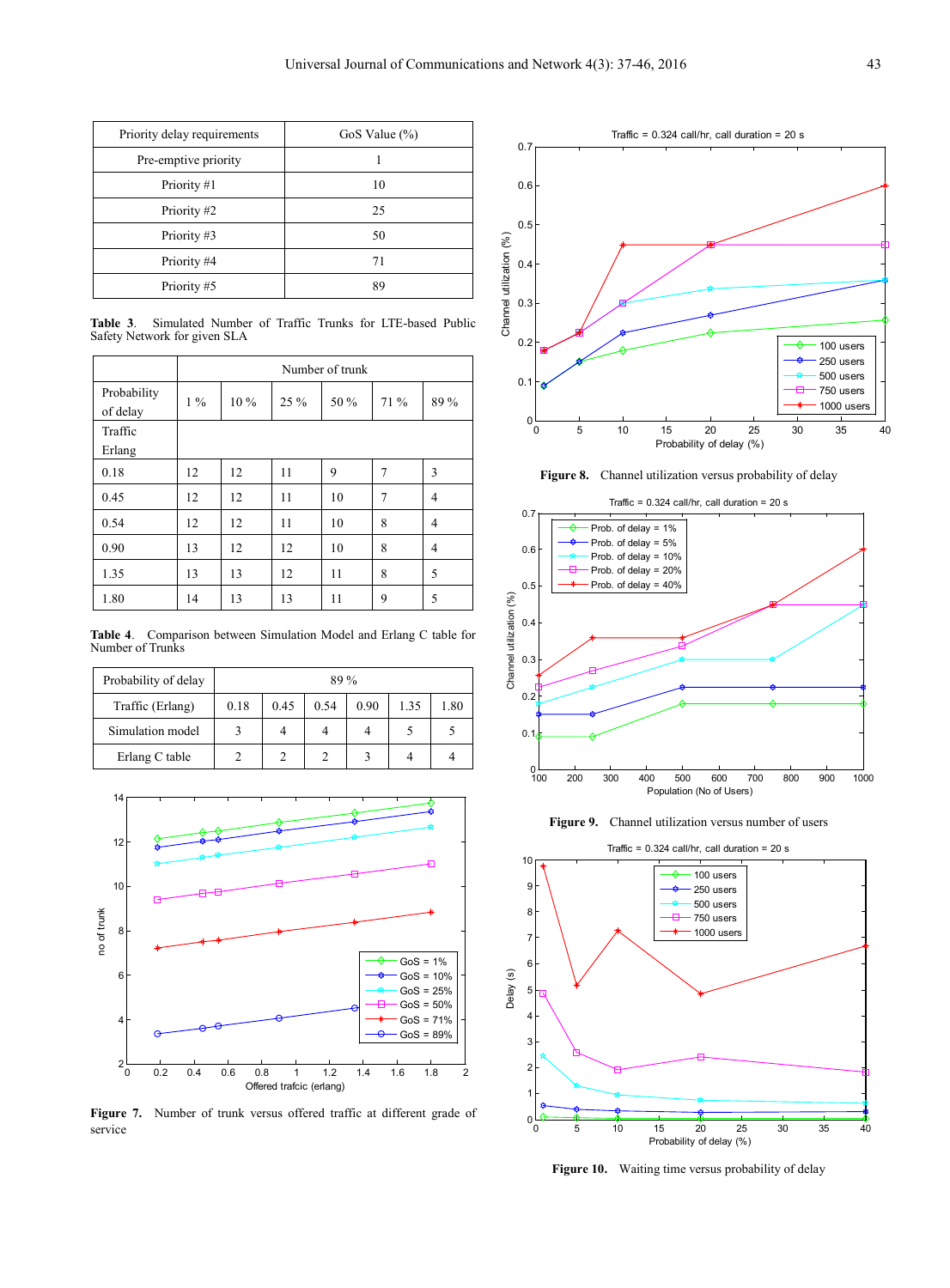

**Figure 11.** Waiting time versus number of users

The plots for channel utilization based on the traffic versus the probability of delay and number of users is shown in Figs. 8 and 9 respectively. The plots show that channel utilization is low for pre-emptive calls. The channel utilization plots give us an excellent view of performance of a channel. As the channel utilization statistic is low for pre-emptive calls, the network is doubtless in pretty good shape. Similarly, the plots for delay versus the probability of delay and number of users are shown in Figs. 10 and 11 respectively. The plots show that the waiting time increases tremendously as the number of users increase for given number of trunks. The longer this performance measure is, the worse would be the perception of the network from the public safety users' points of view.

# 4.1.2. Calculating Time and Test of Broadband Capacity

From the data sample obtained from the ETSI report, it can be shown that:

$$
\mu = \frac{1}{r_h} = \frac{1}{20} = 0.05s^{-1} \tag{24}
$$

$$
\lambda = \frac{0.324 \text{cal}}{\text{hr}} = \frac{0.324}{3600} = 9.05 \times 10^{-5} \text{s}^{-1} \tag{25}
$$

Using (19),

$$
T_p = \mu - \lambda
$$
  
\n
$$
T_p = 0.05s^{-1} - 9.05 \times 10^{-5} s^{-1}
$$
  
\n
$$
T_p = 0.04991s^{-1}
$$
 (26)

Using (20) For the link in Fig 5 (b), Existing PMR-TETRA capacity,  $C_p = \gamma T_p$ 

$$
C_p = 0.04991
$$

Similarly, for LTE-based public safety network capacity,

$$
C_p = \gamma T_p
$$

$$
800 \times 0.04991 \approx 40 s^{-1}
$$

Therefore, the capacity ratio of LTE-based public safety network to conventional PMR-TETRA is 40:1.

Also, the time required for traffic transmission for the existing PMR- TETRA is  $\frac{1}{0.04991} \approx 20s$  while the time required for traffic transmission in LTE-based public safety network is  $\frac{1}{40} \approx 25$ ms.

From this analysis, it is shown that for a LTE-based public safety network, call or message transfer will take approximately $25ms$ .

Furthermore, in an accident scene where a user has incident user video of 768 kbps peak rate and other data transfer of 512 kbps, the total date rate (peak traffic) for the uplink is 1300 kbps [29]. This means the generated PSC traffic is 1300 kbps. Using this data, the LTE capacity can be obtained using equations 22 and 23. For 2 X 10 MHz bandwidth assigned for the public safety communications, there are 12 subcarriers, 7 SC-FDMA per symbol and 16 resources block for 2 slots [28, 29].

Therefore, the LTE capacity is obtained by calculating the peak data rate as illustrated below.

$$
RE = \frac{12 \times 7 \times 16 \times 2}{1 \times 10^{-3}} = 2688000
$$
 (27)

$$
Peak data rate = 0.7155 \times 6 \times 2688000 = 11.54 \, Mbps (28)
$$

Analytically, the throughput that can be obtained for 2 X 10 MHz LTE network is 11.54 Mbps for SISO antenna configuration. Therefore, with PSC traffic of 1300 kbps, the LTE network is capable of carrying 8 times the traffic.

### 4.1.3. Evaluation of Cost of Deployment of LTE Network for Public Safety Communication

If the existing PMR-TETRA is integrated over commercial LTE network for public safety, this in turn will provide speed and broadband services for real time services with higher throughput. These benefits come with a cost. Such as, cost of migration and hardware/software upgrade and optimization, running and maintenance cost. Capital Expenditures (CAPEX) and Operational Expenditures (OPEX) are the total expenditures for the deployment of a wireless mobile network.

For a given SLA, let us assume there are two traffic plans or usage rates, that is:

*Plan A:* Priority or preemptive calls with \$30 per hour per traffic

*Plan B:* Other emergency calls with \$20 per hour per traffic

*Lease/dedicated trunk* with \$400 flat rate.

Using traffic volume of 1.35 Erlang from Table 1, the plot of cost per time for the plans is shown in Fig. 12, in order to optimize the cost of implementation of LTE-based public safety network, the cost (OPEX) should stay below the curves.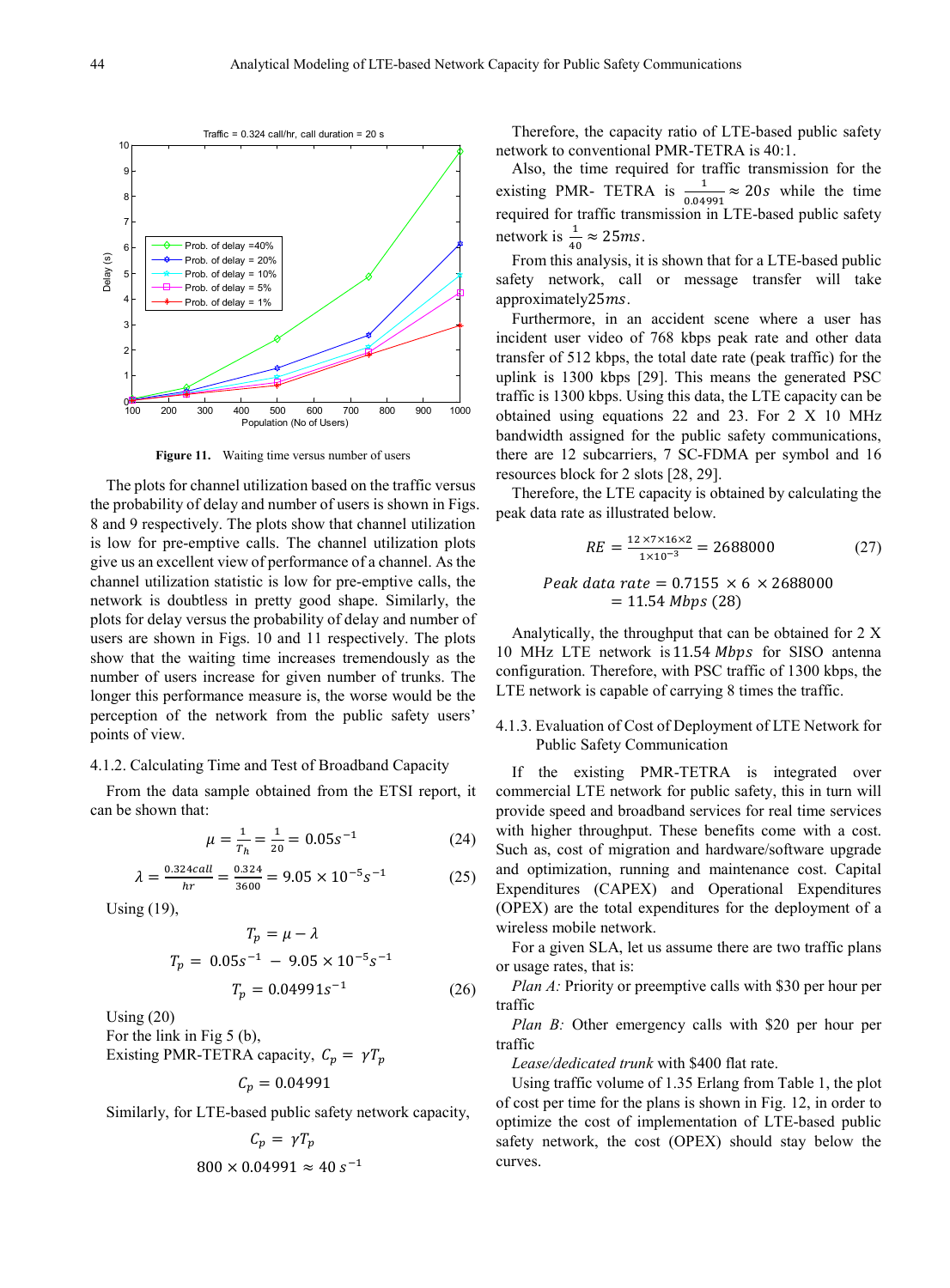

**Figure 12.** Plot for cost of deployment of LTE network for public safety

# **4.2. Comparison of Analytical Traffic Simulation Model with Erlang C**

Table 3 shows the number of simulated trunks that will be required for LTE network for public safety. The simulation model to determine the number of required trunks for LTE-based public safety network is compared with the Erlang C table values. Analysis of Variance (ANOVA) is used to test the significance of the comparison. In the ANOVA analysis, the null hypothesis is that the mean values of number of trunks obtained by computer simulation model is the same as the mean values of number of trunks obtained by Erlang C table given a certain traffic and grade of service. The alternative hypothesis is that the mean value of number of trunks for computer simulation model and Erlang C table is different. Table 4 shows the number of simulated trunks and the ones obtained using Erlang C table. The result of ANOVA as shown in Fig. 13 shows that the p-values, 0.025 is less than the chosen significance level, 0.05 . Therefore this study rejects the null hypothesis. The Erlang C tables underestimate the amount of trunks required for TETRA network over LTE network. Similarly, Figs. 14 and 15 show the Tukey and the Hsu simultaneous data comparison respectively. They show that there is a difference in the number of required trunks for computer simulation model and Erlang C table. The Erlang C tables are not precise in the prediction and that they do not take into account the time requirement for a specific traffic at given grade of service.

Analysis of Variance

Adj MS P-Value DF Adj SS F-Value Source 5.333 5.3333 6.96  $0.025$ Factor 1 Error  $10$ 7.667 0.7667 13.000 11 Total

**Figure 13.** ANOVA result



**Figure 14.** Plot for Tukey simultaneous data comparison



**Figure 15.** Plot the Hsu simultaneous data comparison

# **5. Conclusions**

This study reports the traffic analytical modeling for proposed deployment of LTE network for public safety communications. The study demonstrates that deploying public safety networks over conventional commercial LTE networks will improve traffic capacity of such network and also make mission-critical services available on real time. It also shows the likely number of trunks that will be required form LTE network to meet the SLA for public safety network and also likely delays. Finally, the study presents the effect of optimizing network in term of cost as a result of deployment over LTE. To optimize the transition, the OPEX has to go below certain level. The future study will be to investigate the traffic characteristic and performance of other deployment options including DMO and group communications through simulation and measurement.

# **REFERENCES**

[1] TCCA, "The Strategic Case for Mission Critical Mobile Broadband: A review of the future need of the users of critical communications," TETRA and Critical Communication Broadband Group, White Paper, 2013.